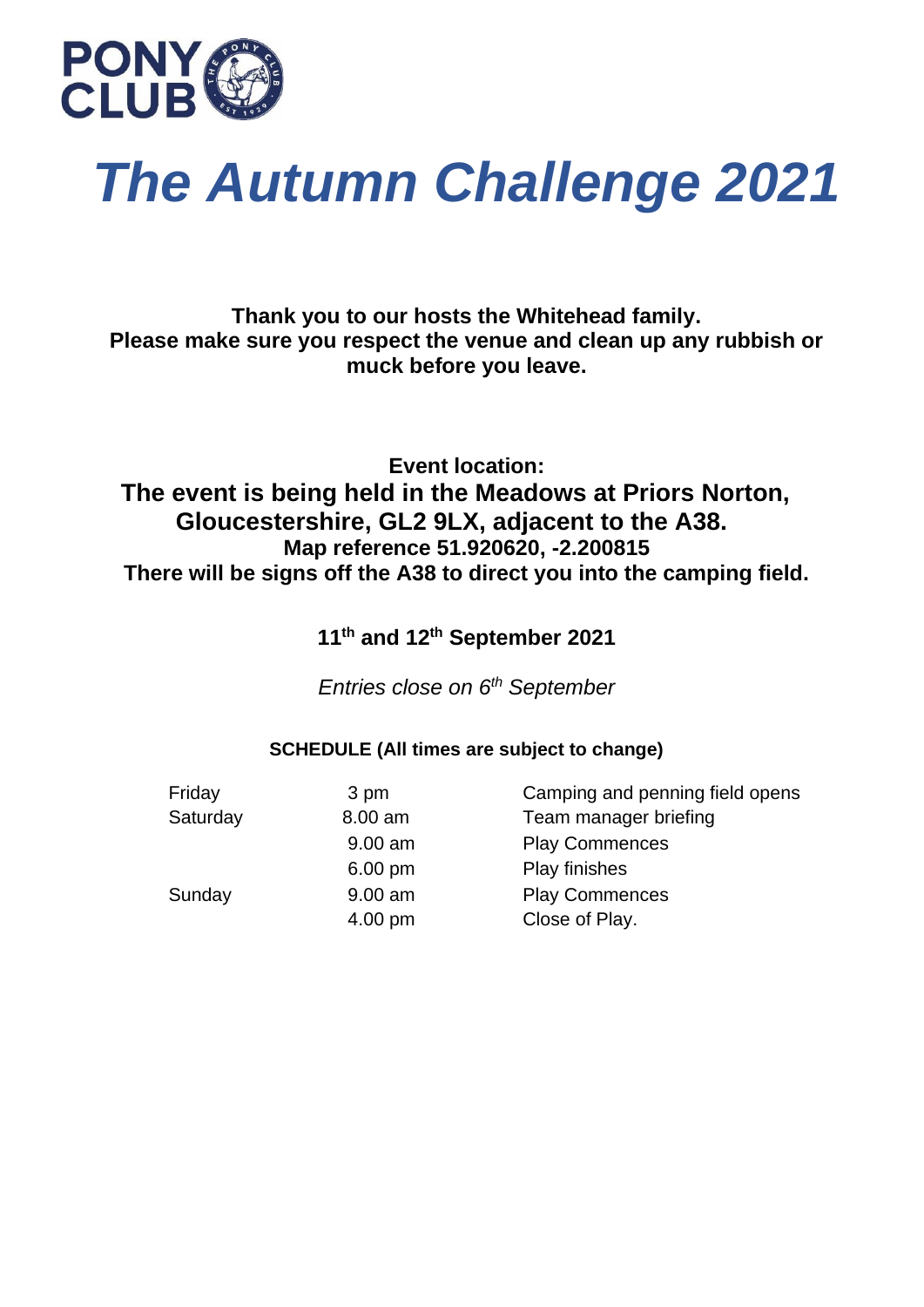

#### **TOURNAMENT OFFICIALS' DETAILS**

#### **Pony Club Polocrosse Chairman – Iain Heaton**

**Pony Club Polocrosse Secretary – Zoe Pulling**

**Tournament Organiser (including Health & Safety)- Iain Heaton**

**Tournament Umpire – Chris Milburn**

| <b>COMPETITION DETAILS</b> | The competitions over the weekend will be open to Pony                                             |  |  |
|----------------------------|----------------------------------------------------------------------------------------------------|--|--|
|                            | Club members and UKPA members. Depending on entry                                                  |  |  |
|                            | numbers grades may be run concurrently with additional                                             |  |  |
|                            | prizes awarded for the best placed Pony Club team in each                                          |  |  |
|                            | grade.                                                                                             |  |  |
|                            | It is intended that each grade in both competitions will play                                      |  |  |
|                            | games consisting of 3 x 6 minute chukkas. The intention is                                         |  |  |
|                            | that the competition will be run in sections.                                                      |  |  |
|                            | Sections or Individuals can be entered in the Seniors, Juniors                                     |  |  |
|                            | or Minis grades, which have the following eligibility criteria:                                    |  |  |
|                            |                                                                                                    |  |  |
|                            | <b>Seniors</b> – Members of any age, horses of 138cm                                               |  |  |
|                            | and over                                                                                           |  |  |
|                            | <b>Juniors</b> – Members of 15 years and under on the                                              |  |  |
|                            | 1 <sup>st</sup> of January, horses of any height                                                   |  |  |
|                            | <b>Minis</b> – Members of 12 years and under on the $1st$<br>of January, horses of 138cm and under |  |  |
|                            |                                                                                                    |  |  |
|                            |                                                                                                    |  |  |
|                            |                                                                                                    |  |  |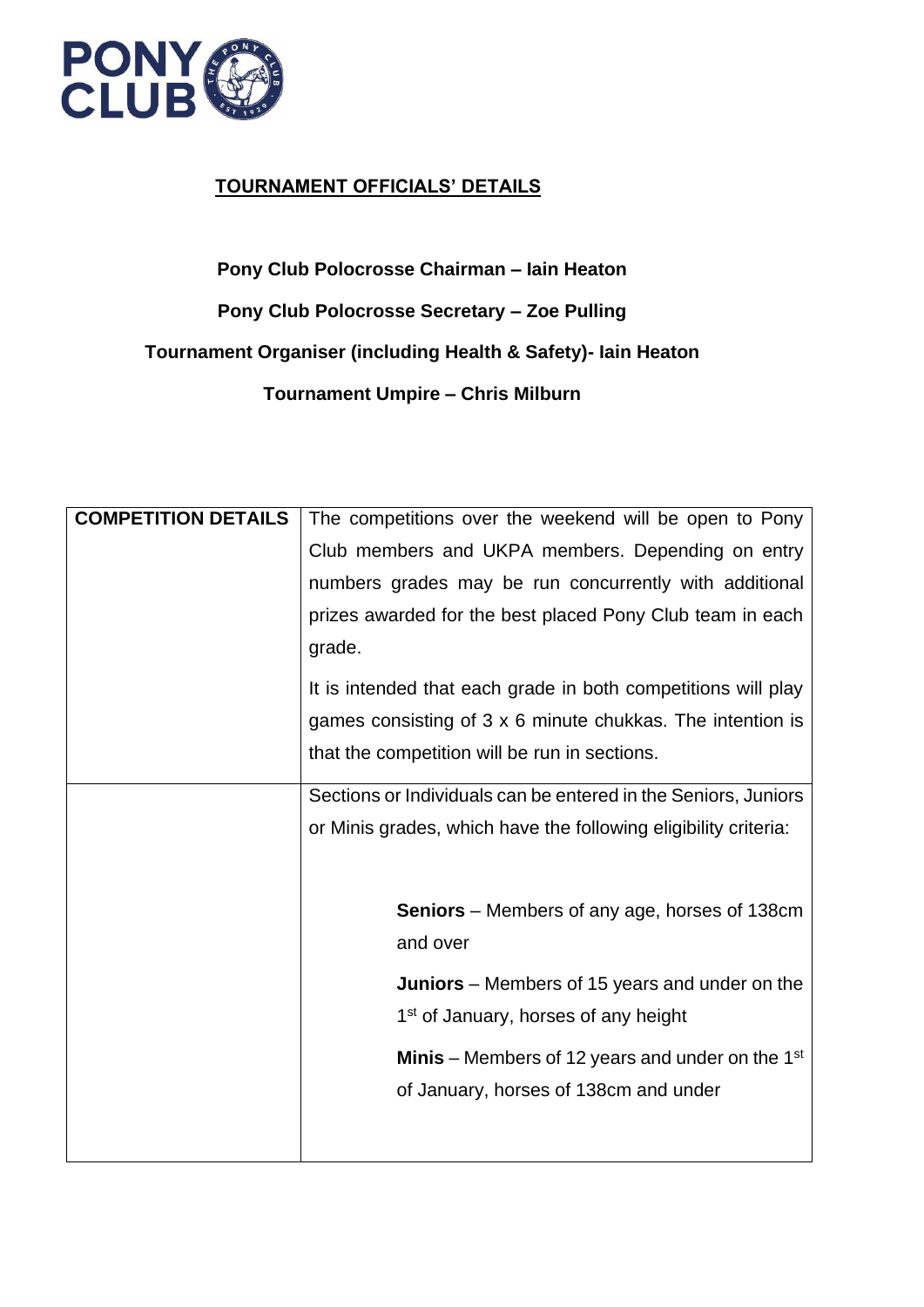

| Entries can be made for complete sections or individual       |
|---------------------------------------------------------------|
| players and the organisers will look to build appropriate     |
| sections to compete in the competition                        |
| The Grades will be split into High Goal, Medium Goal and      |
| Low Goal, depending on sufficient entry numbers. There will   |
| be a maximum of six teams in each grade. The split will be    |
| determined by the total grading points of the teams entered.  |
| Priority will be given to complete Pony club sections in each |
| grade and then Pony Club individual entries.                  |
| The competition organisers reserve the right to vary these    |
| divisions and the overall format of the competition dependent |
| on entry numbers.                                             |
|                                                               |

| <b>COVID-19 Measures</b>      | Attendees are to strictly adhere to government guidance for                 |  |
|-------------------------------|-----------------------------------------------------------------------------|--|
| onsite                        | COVID-19.                                                                   |  |
|                               | Players or family members who may be showing signs of                       |  |
|                               | COVID-19 are not to attend the Tournament.                                  |  |
|                               | Strict Social Distancing is to be adhered to along with only                |  |
|                               | camping in family/ Bubbles for the duration of stay.                        |  |
|                               | Please see the COVID-19 Risk Assessment on the website<br>for full details. |  |
|                               | Should Symptoms develop whilst on site please notify The                    |  |
|                               | Pony Club and follow the NHS guidance on self-isolation                     |  |
| <b>COVID-19 Testing prior</b> | Where possible we encourage all attendees to take part in                   |  |
| to attendance                 | lateral flow or PCR testing prior to attendance.                            |  |
|                               |                                                                             |  |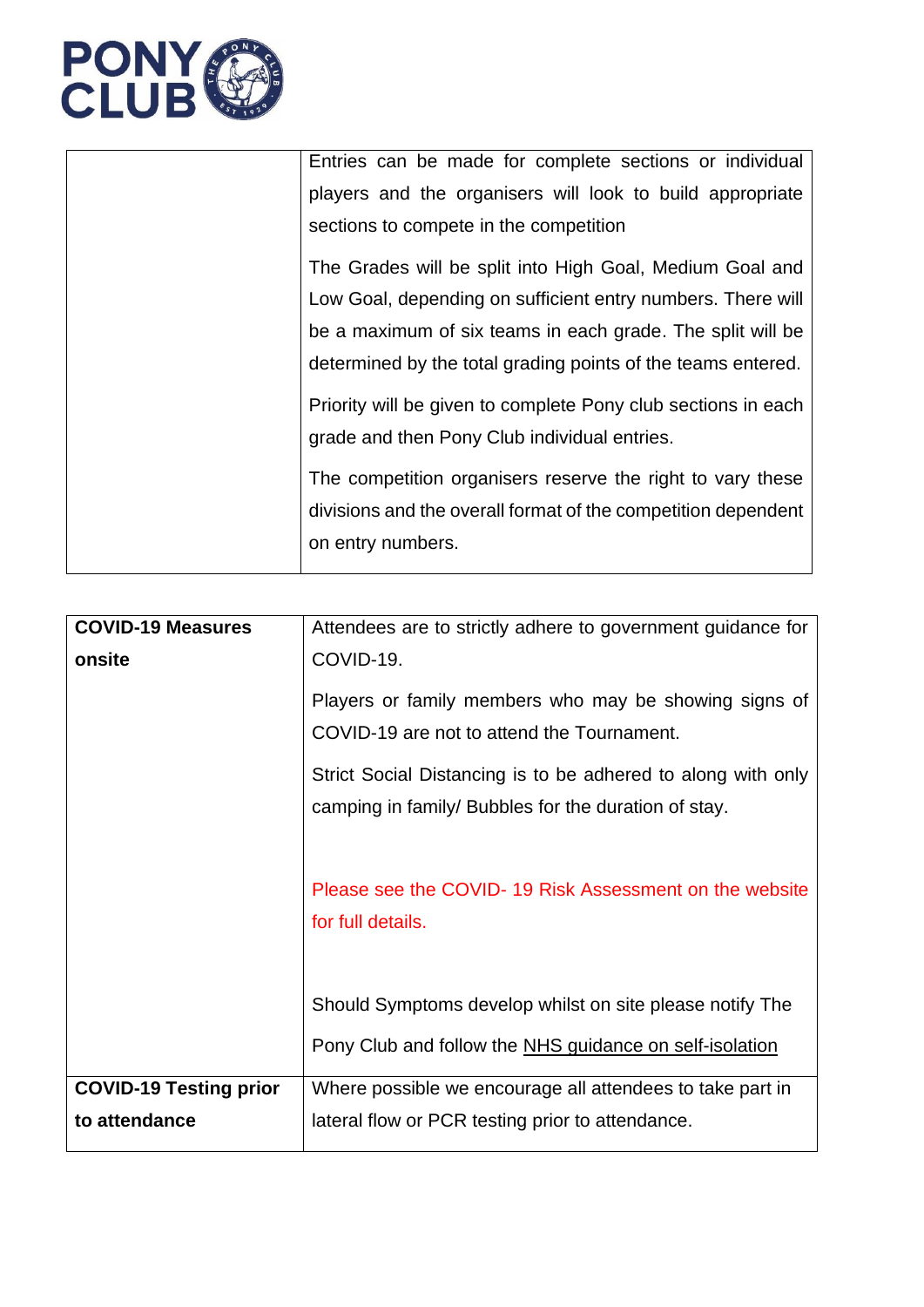

|                           | Home Testing kits are available to order for free from the   |  |  |
|---------------------------|--------------------------------------------------------------|--|--|
|                           | NHS and arrive very quickly, kits can be ordered here:       |  |  |
|                           | <b>Order Lateral Flow Testing Kit</b>                        |  |  |
|                           | Lateral flow tests may also be collected from local          |  |  |
|                           |                                                              |  |  |
|                           | pharmacies.                                                  |  |  |
| <b>CAMPING</b>            | In the camping field players and their families are expected |  |  |
|                           | to adhere to government social distancing guidelines and the |  |  |
|                           | risk of COVID-19 transmission is minimised.                  |  |  |
|                           | Please ensure that you clear up your camping area at the end |  |  |
|                           | of the weekend and don't leave rubbish on the site.          |  |  |
| <b>PLAYER ELIGIBILITY</b> |                                                              |  |  |
|                           | Only players who are either Pony Club Members or UKPA        |  |  |
|                           | Members are eligible to play in the competition.             |  |  |
| <b>ENTRIES AND COST</b>   | Entries to the Pony Club Autumn Challenge can be made        |  |  |
|                           | using the entry form attached to this schedule and           |  |  |
|                           | uploading it and paying it via the link below.               |  |  |
|                           | http://events.pcuk.org/?p=9029                               |  |  |
|                           |                                                              |  |  |
|                           | The cost per player to enter competition is £60 for Pony     |  |  |
|                           | Club members and £70 for UKPA members.                       |  |  |
| <b>UMPIRING DUTIES</b>    | Qualified UKPA Umpires entered in both competitions will be  |  |  |
|                           | expected to umpire over the weekend and provide suitable     |  |  |
|                           | horses to umpire on. UMPIRES MUST be as named on the         |  |  |
|                           | Order of Play unless approved by the Tournament Umpire or    |  |  |
|                           | Tournament Organiser.                                        |  |  |
|                           |                                                              |  |  |
|                           | Umpires must be appropriately dressed<br>٠                   |  |  |
|                           | Substitutions: Must be<br>by<br>agreed<br>the<br>٠           |  |  |
|                           | Tournament Organiser and lodged with the                     |  |  |
|                           | Tournament Secretary at least 1 hour before                  |  |  |
|                           | the relevant game                                            |  |  |
|                           | Penalty: If the named Umpire is more than 15<br>٠            |  |  |
|                           | minutes late for their umpiring duty without an              |  |  |
|                           | acceptable reason, he/she will be excluded                   |  |  |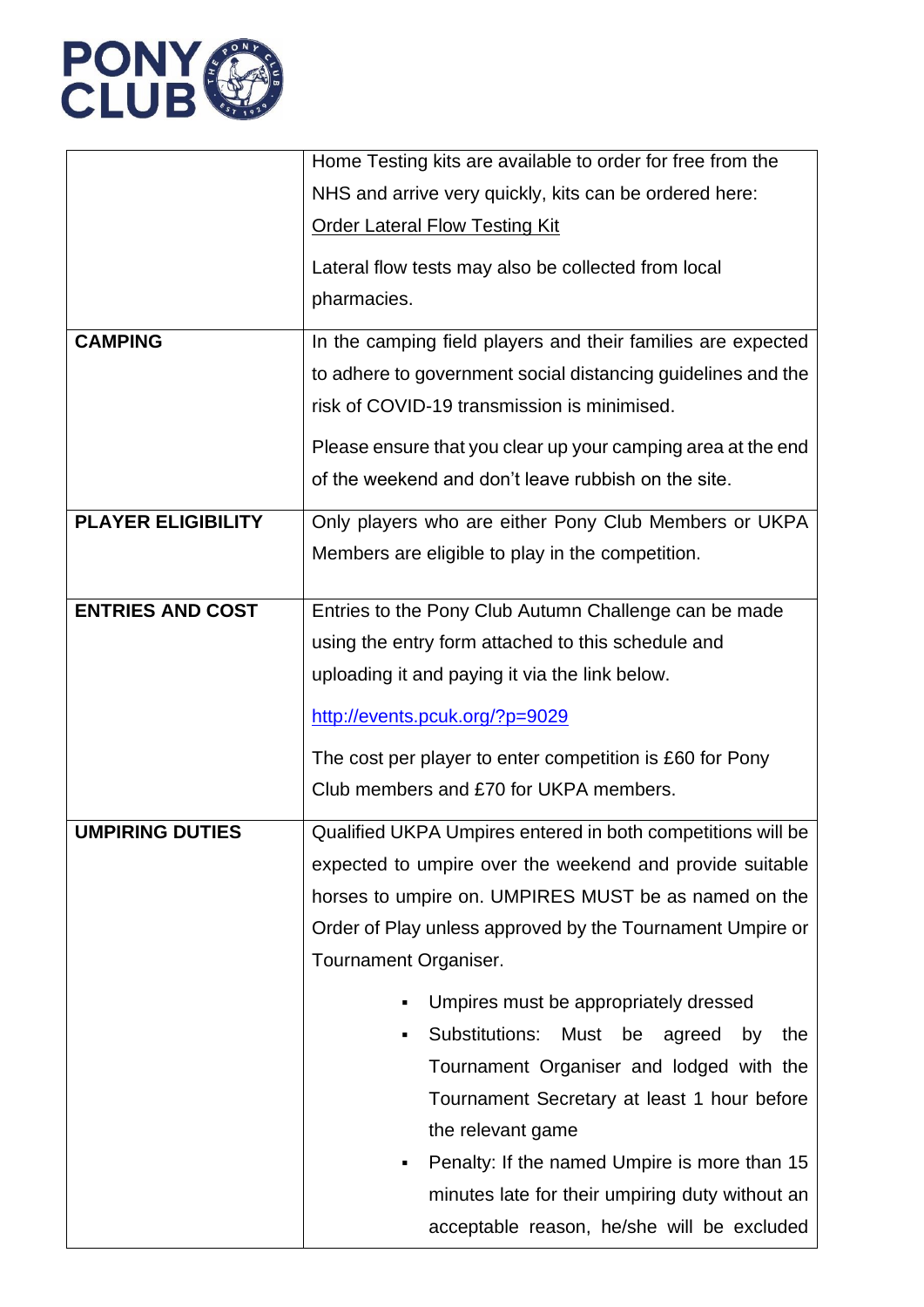

|                       | from play for the first chukka of his/her next                 |  |  |
|-----------------------|----------------------------------------------------------------|--|--|
|                       | game.                                                          |  |  |
| <b>GAME OFFICIALS</b> | Each section must provide suitable people to fill the roles of |  |  |
|                       | timekeeper or scorer and a goal judge.                         |  |  |
| <b>RIDING HATS</b>    | Only hats tagged with either a current Pony Club or a UKPA     |  |  |
|                       | hat tag are approved for use during the tournament.            |  |  |
| <b>MEDICAL</b>        | Paramedics will be on site during play.                        |  |  |
|                       | If medical assistance is required outside of hours of play the |  |  |
|                       | nearest hospital A&E department is Gloucestershire Royal       |  |  |
|                       | Hospital, Great Western Road, Gloucester, GL1 3NN.             |  |  |
| <b>HORSE WELFARE</b>  | By entering the Autumn Challenge members will be               |  |  |
|                       | confirming that all horses (including Umpire and Hire Horses)  |  |  |
|                       | will be compliant with The Pony Club Vaccination Rule which    |  |  |
|                       | can be viewed here                                             |  |  |
|                       | https://pcuk.org/media/eibpycgm/pony-club-                     |  |  |
|                       | vaccination-rules-2020.pdf                                     |  |  |
|                       | For the purposes of this competition horses must have had      |  |  |
|                       | at least yearly vaccinations                                   |  |  |
|                       | Spot checks will be taking place throughout the arrival and    |  |  |
|                       | event to confirm that all equines on site are compliant with   |  |  |
|                       | the rules to maintain Horse Welfare. If a Horse is found not   |  |  |
|                       | to be compliant with the Rules the horse will be excluded      |  |  |
|                       | from play and the team removed from the Challenge.             |  |  |
| <b>VET</b>            | A Vet will be on-site during play.                             |  |  |
|                       |                                                                |  |  |
|                       | For out of hours veterinary cover please contact the           |  |  |
|                       | tournament organiser                                           |  |  |
| <b>FARRIER</b>        | A farrier will be on site during play. Horses should be        |  |  |
|                       | adequately shod prior to the tournament.                       |  |  |
| <b>PENS</b>           | Electrified fencing is to be used in the construction of Pens  |  |  |
|                       | to hold horses. Camping and horse pens will be mixed.          |  |  |
|                       |                                                                |  |  |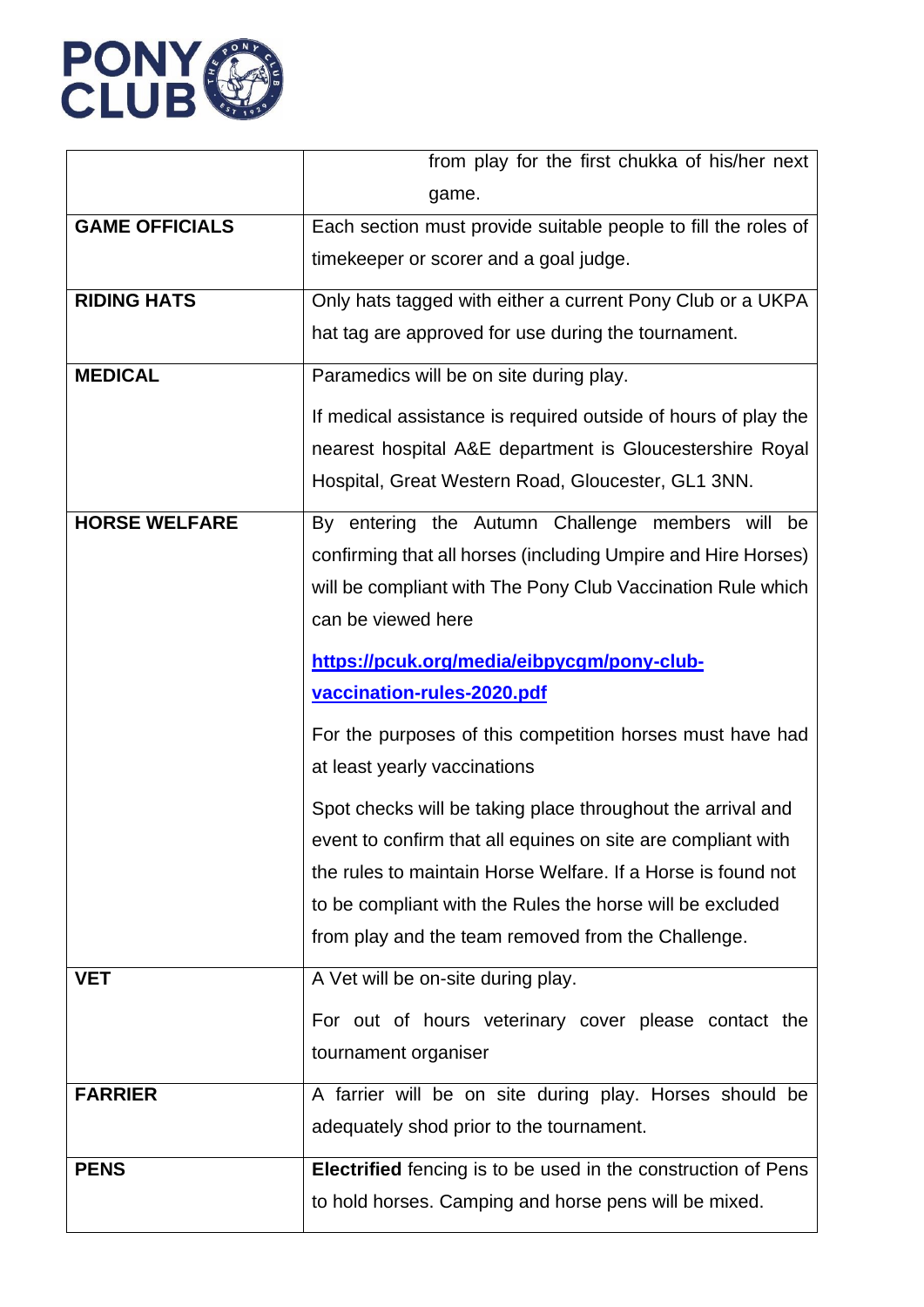

|                           | Horses in this area are the owner's responsibility.             |  |  |
|---------------------------|-----------------------------------------------------------------|--|--|
| <b>MUCK AND RUBBISH</b>   | ALL MUCK MUST BE TAKEN TO MUCK HEAPS AND ALL                    |  |  |
|                           | PENS CLEARED BEFORE YOU LEAVE. This is the                      |  |  |
|                           | responsibility of the members and teams, any members            |  |  |
|                           | found to not be complying may be removed from future            |  |  |
|                           | tournaments and competitions organised by The Pony Club.        |  |  |
|                           |                                                                 |  |  |
|                           | Rubbish should be taken home with you. Please do not            |  |  |
|                           | leave any rubbish around the venue (including used              |  |  |
|                           | tape).                                                          |  |  |
| <b>DOGS</b>               | DOGS MUST BE KEPT ON LEADS AT ALL TIMES                         |  |  |
|                           | <b>DURING HOURS OF PLAY</b>                                     |  |  |
|                           | Extendable leads must not be extended anywhere near the         |  |  |
|                           | areas of play, practice area or in the vicinity of horses, this |  |  |
|                           | includes the camping field. Well behaved/controlled dogs are    |  |  |
|                           | welcome but must be kept on a lead.                             |  |  |
|                           |                                                                 |  |  |
|                           | Please pick up after your dogs.                                 |  |  |
|                           |                                                                 |  |  |
|                           | Any loose dogs will be removed to the 'pound' and a £20 fee     |  |  |
|                           | will be charged for their release. Failure to comply with any   |  |  |
|                           | of these rules will result in owner and dog being asked to      |  |  |
|                           | leave the site.                                                 |  |  |
| <b>BAR &amp; CATERING</b> | Catering will be available on-site during hours of play.        |  |  |
|                           | There will be a Saturday evening meal. This is included in the  |  |  |
|                           | Players entry fee. Additional meal tickets can be bought for    |  |  |
|                           | £10 on the night.                                               |  |  |
|                           | Catering available for Thai Fridays, Niangs Thai Street Food    |  |  |
|                           | and Norton Drive thru.                                          |  |  |
|                           | There will be a bar on site. Only over 18's will be served.     |  |  |
|                           |                                                                 |  |  |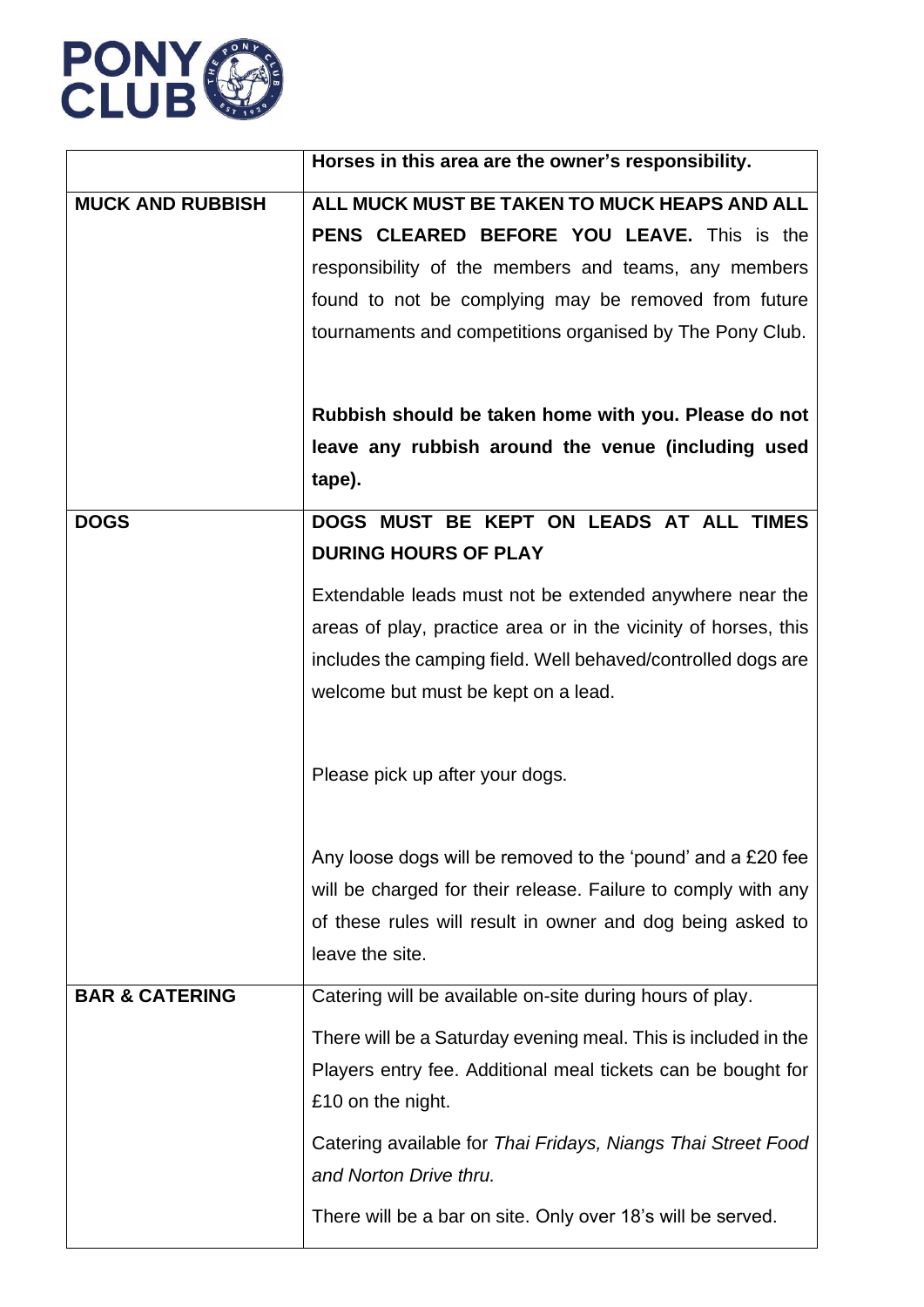

| <b>TOURNAMENT RULES &amp;</b> | Please note that the playing area is a smoke free area.                                                                          |  |
|-------------------------------|----------------------------------------------------------------------------------------------------------------------------------|--|
| <b>CODE OF CONDUCT</b>        | There is to be no playing of loud music on the campsite after<br>10pm<br>Players riding whilst under the influence of alcohol or |  |
|                               |                                                                                                                                  |  |
|                               | drugs – anyone considered to be under the influence of                                                                           |  |
|                               | alcohol or drugs will not be allowed to play.                                                                                    |  |
|                               | Players are subject to the codes of conduct as documented<br>in the Pony Club Rulebook and Yearbook.                             |  |
|                               | All attendees must strictly adhere to Government Guidance<br>on Covid-19 as detailed or directed by the event organisers.        |  |

| <b>UNDER 18s</b>         | Under 18's should be accompanied by a responsible adult.    |  |  |
|--------------------------|-------------------------------------------------------------|--|--|
|                          | The consumption of alcohol by persons under the age of      |  |  |
|                          | 18 years (on the day) is banned at all Pony Club events     |  |  |
|                          | and is a legal requirement.                                 |  |  |
|                          |                                                             |  |  |
| <b>PHOTOGRAPHY</b>       | There may be official photographers in attendance           |  |  |
|                          | throughout the weekend. If there are players who do not     |  |  |
|                          | wish to have their photographers taken please make the      |  |  |
|                          | secretary aware.                                            |  |  |
| <b>PRIZE GIVING</b>      | To take place at the close of the Tournament,               |  |  |
|                          | approximately 4pm on Sunday 12 <sup>th</sup> September.     |  |  |
| <b>CANCELLATION</b>      | In the event of cancellation of the tournament for whatever |  |  |
|                          | reason, the organisers reserve the right to retain such     |  |  |
|                          | proportion of the entry fees as necessary to cover any      |  |  |
|                          | expenses reasonably incurred                                |  |  |
| <b>HEALTH AND SAFETY</b> | The organisers of the event have taken reasonable           |  |  |
|                          | precautions to ensure the health and safety of everyone     |  |  |
|                          | present. For these measures to be effective everyone must   |  |  |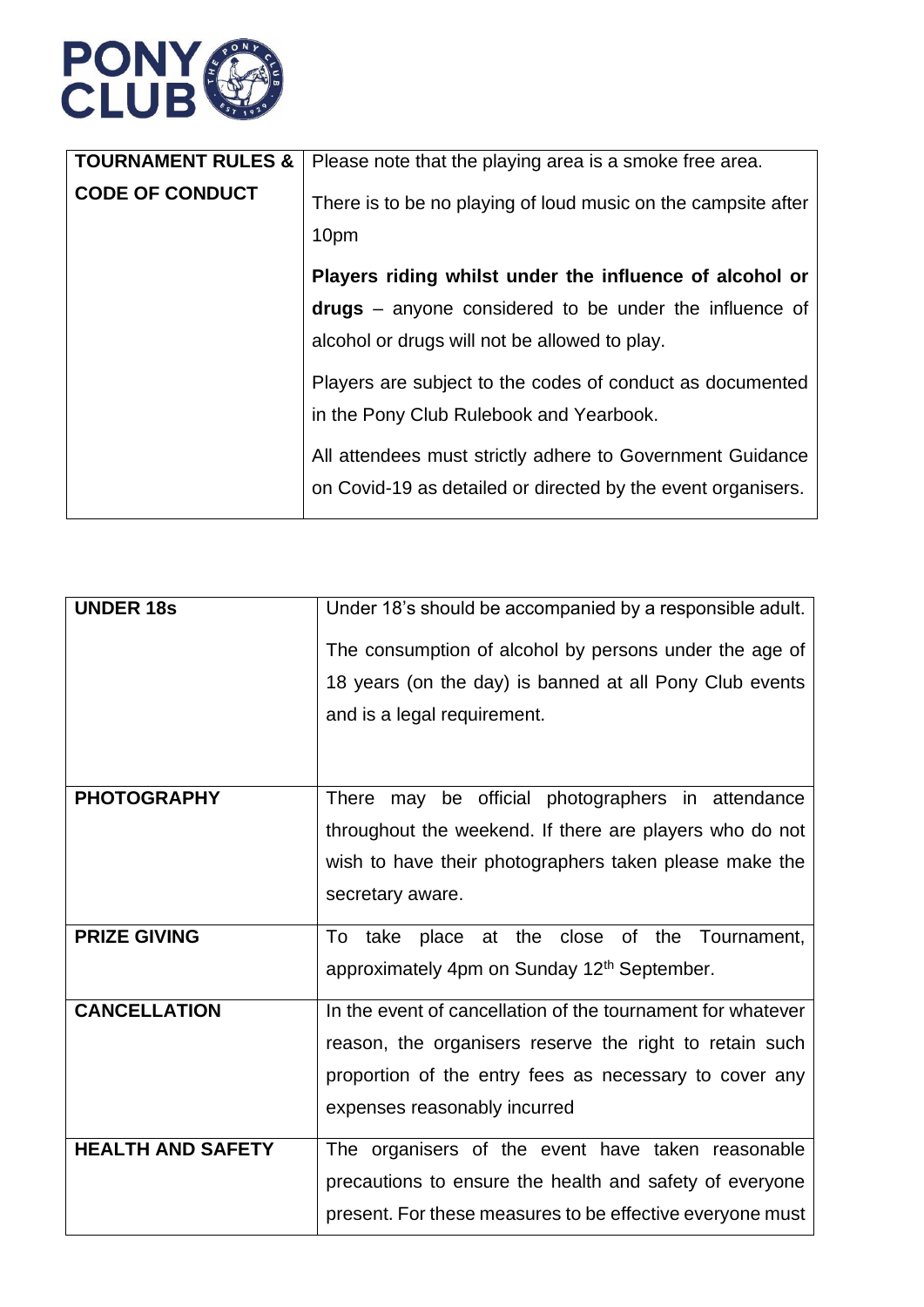

| reasonable precautions to avoid and<br>take<br>prevent       |  |
|--------------------------------------------------------------|--|
| accidents occurring and must obey the instructions and all   |  |
| officials and stewards.                                      |  |
| AT ALL TIMES WHEN MOUNTED - suitable footwear                |  |
|                                                              |  |
| must be worn (no trainers or wellies) and Pony Club/ UKPA    |  |
| tagged helmets, with chin straps fastened.                   |  |
| All playing and umpiring horses to be correctly 'dressed' as |  |
| per Pony Club and UKPA polocrosse rules, depending on        |  |
| which competition players are competing in.                  |  |
|                                                              |  |
| Please drive vehicles with care and consideration on site,   |  |
| there is a 10 mph speed limit on the site.                   |  |
|                                                              |  |
| There is to be no movement of vehicles after 10pm, except    |  |
| in an emergency.                                             |  |
|                                                              |  |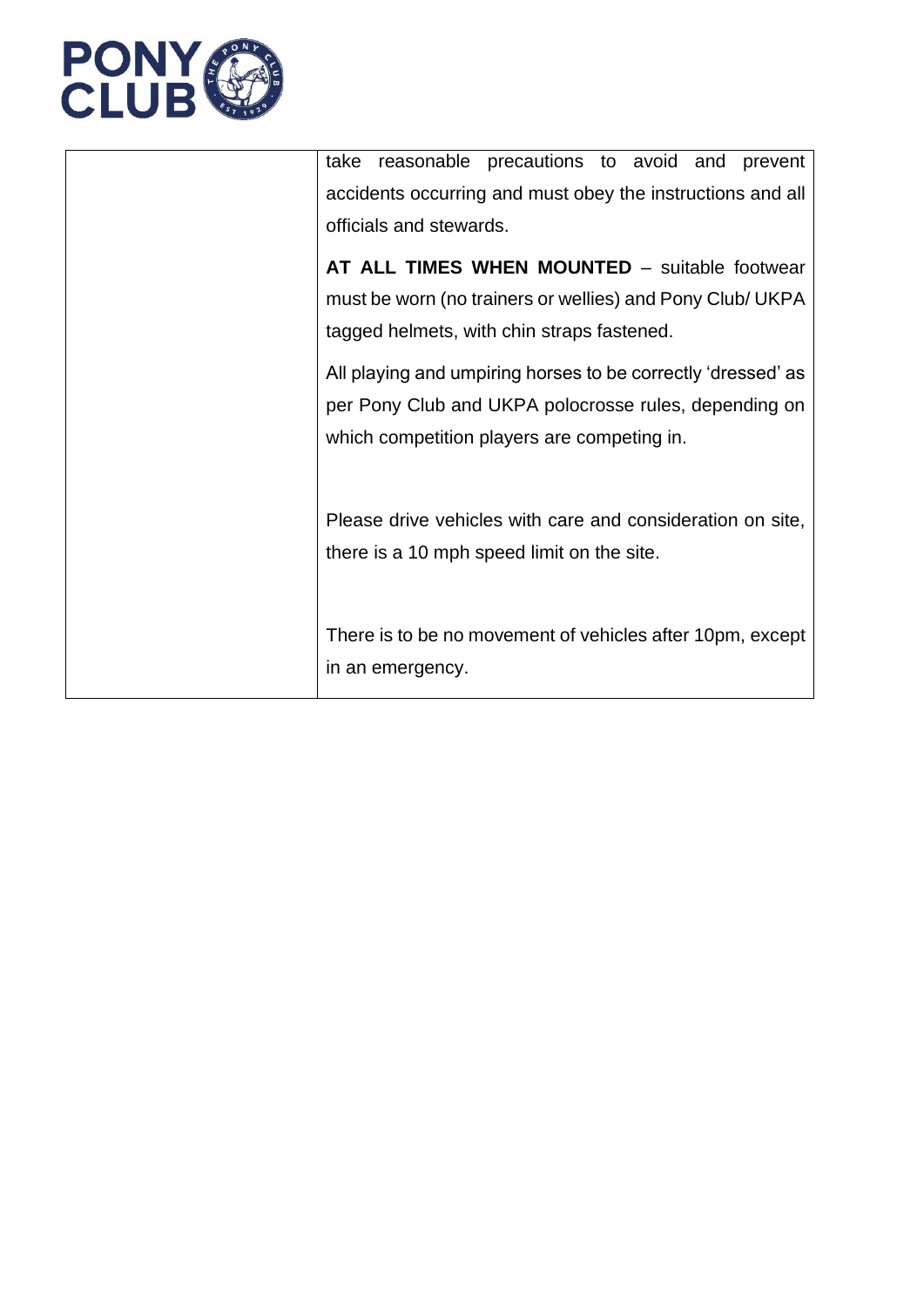

# **THE PONY CLUB AUTUMN CHALLENGE ENTRY FORM**

#### **COMPLETED FORMS AND FULL PAYMENT MUST BE RETURNED BY 12 NOON MONDAY THE 6TH OF SEPTEMBER 2021. Entries WILL NOT be**

#### **accepted without payment.**

| Pony Club Branch/ Centre/ Area or |  |
|-----------------------------------|--|
| <b>UKPA Club Name</b>             |  |
| <b>Entries Manager Name</b>       |  |
| <b>Contact Number</b>             |  |
| <b>Contact E-Mail</b>             |  |

#### **TEAMS**

| <b>SECTION NAME</b> | <b>AGE GRADE (SENIOR, JUNIOR, MINI)</b> | <b>TOTAL UKPA GRADING POINTS</b> |
|---------------------|-----------------------------------------|----------------------------------|
|                     |                                         |                                  |
|                     |                                         |                                  |
|                     |                                         |                                  |